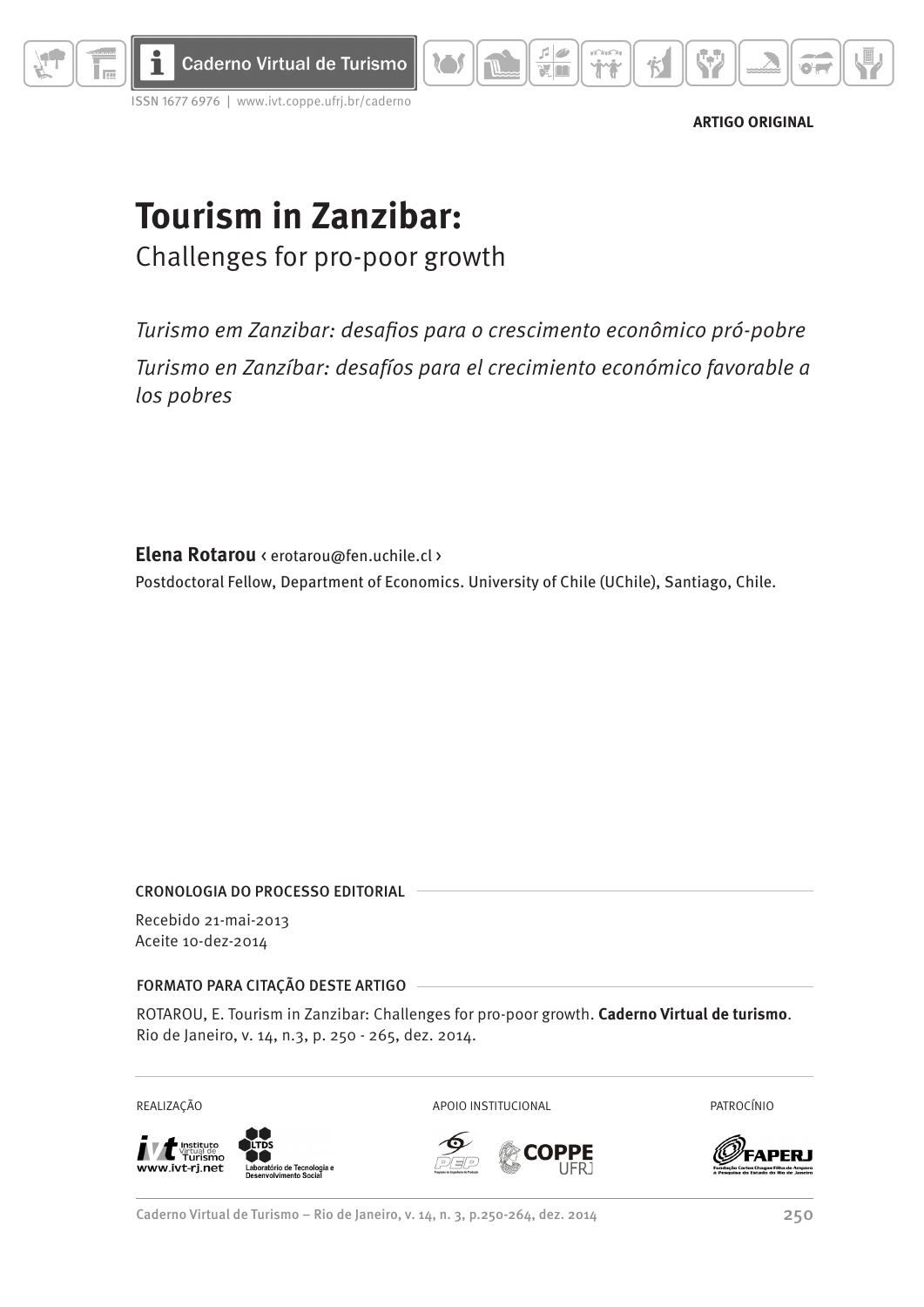**Resumo:** Embora o turismo em Zanzibar sofra uma rápida expansão na última década, isso não tem sido acompanhado pelo crescimento econômico pró-pobre. Embora o turismo tenha trazido benefícios - como divisas, oportunidades de emprego e desenvolvimento de infraestrutura - também causou impactos negativos, inclusive, a degradação ambiental e social de conflitos entre investidores e comunidades locais sobre a exploração de recursos. Este trabalho revisa a literatura disponível sobre o desenvolvimento do turismo em Zanzibar e seu impacto na redução da pobreza e conclui que, apesar dos esforços do governo, o setor de turismo tem poucas ligações com a economia local e, assim, tem um impacto limitado na redução da pobreza. Algumas das razões para essa falha são os interesses econômicos de investidores ricos e funcionários do governo, a corrupção generalizada e a falta de políticas que ligam as comunidades locais com o turismo. Se não forem introduzidas e aplicadas rapidamente as políticas pró-pobre do turismo, não só serão prejudicados seriamente os esforços para reduzir a pobreza, mas também põe em risco o futuro do turismo em Zanzibar.

**Palavras-chave:** Crescimento econômico pró-pobre; Indústria do turismo; Zanzibar; Redução da pobreza; Governo.

**Abstract**: While tourism in Zanzibar has experienced rapid expansion in the last decade, this has not been accompanied by pro-poor growth. Although tourism has brought benefits – such as foreign exchange income, employment opportunities, and infrastructure development – it has also caused negative impacts, including social problems, environmental degradation, and conflicts between investors and local communities regarding resource exploitation. This paper reviews the literature available on tourism development in Zanzibar and its impact on poverty reduction and concludes that, despite the efforts of the government, the tourism sector has few linkages with the local economy and therefore, has a limited impact on poverty reduction. Some of the reasons behind this failure include the economic interests of wealthy investors and certain government officials, widespread corruption, and lack of policies connecting local communities with the tourism sector. If pro-poor tourism policies are not introduced and applied soon, not only poverty reduction efforts will be seriously undermined but also the future of the tourism sector in Zanzibar will be put in jeopardy.

**Keywords:** Pro-poor growth; Tourism industry; Zanzibar; Poverty reduction; Government.

**Resumen:** Mientras que el turismo en Zanzíbar ha experimentado una rápida expansión en la última década, este no ha sido acompañado por un crecimiento económico favorable a los pobres. Aunque el turismo ha traído beneficios - ingreso de divisas, oportunidades de empleo y desarrollo de infraestructura - también ha causado impactos negativos, entre ellos problemas sociales, degradación ambiental y conflictos entre inversionistas y comunidades locales con respecto a la explotación de recursos. En este trabajo se revisa la literatura disponible sobre el desarrollo del turismo en Zanzíbar y su impacto en la reducción de la pobreza y concluye que, a pesar de los esfuerzos del gobierno, el sector turístico tiene pocos vínculos con la economía local y, por tanto, tiene un impacto limitado en la reducción de la pobreza. Algunas de las razones de este fracaso son los intereses económicos de los inversores ricos y algunos funcionarios del gobierno, la corrupción generalizada y la falta de políticas que conectan a las comunidades locales con el sector turístico. Si no se introducen y aplican pronto políticas de turismo favorables a los pobres, no sólo se verán seriamente socavados los esfuerzos por reducir la pobreza, sino también se pone en peligro el futuro del sector turístico en Zanzíbar.

**Palavras clave:** Crecimiento económico favorable a los pobres; Industria del turismo; Zanzíbar; Reducción de la pobreza; Gobierno.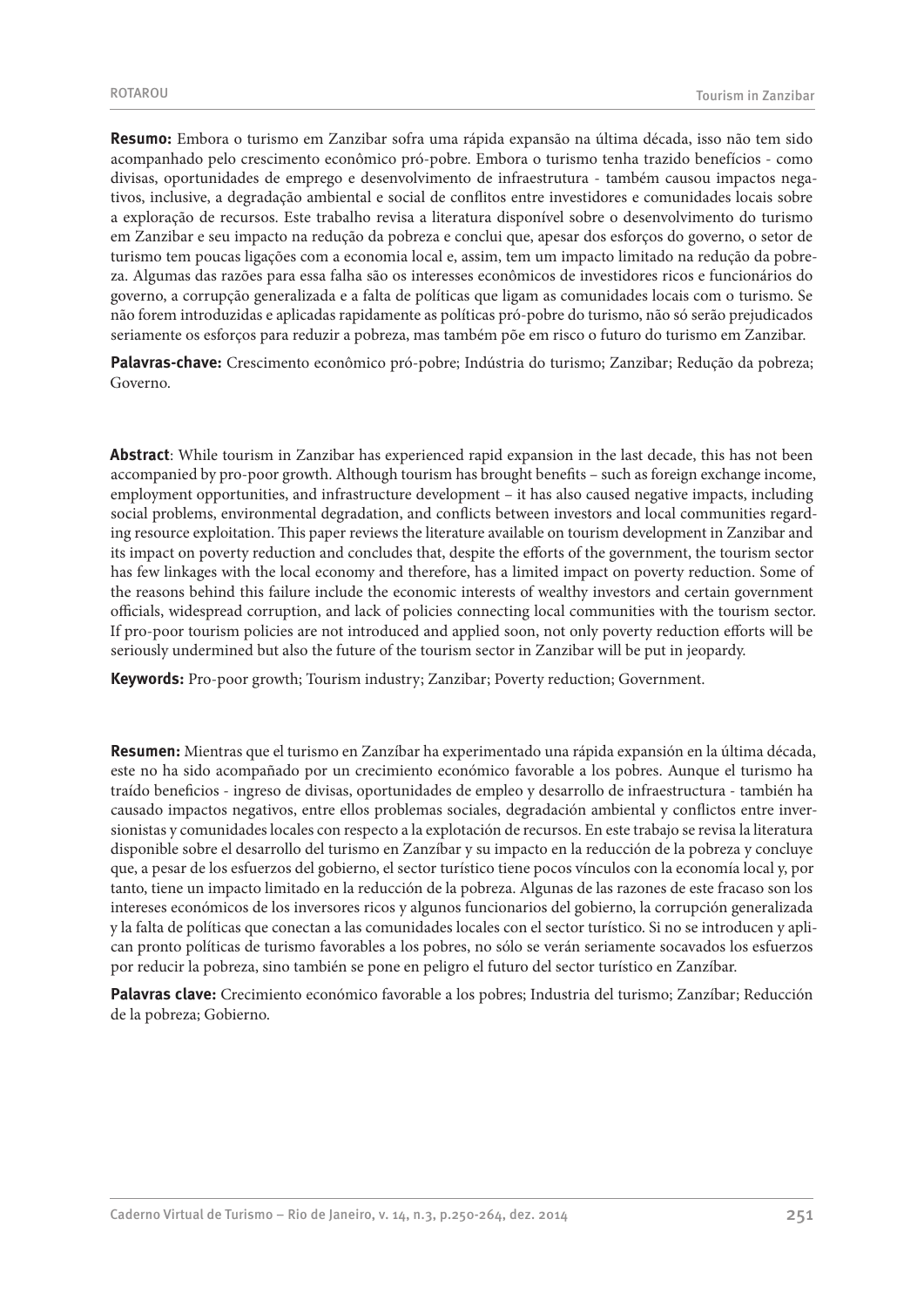# **Introduction**

For many developing countries, tourism is a significant source of foreign exchange and an important GDP contributor. Bearing in mind its importance, tourism has been increasingly viewed as a tool to achieve the first goal of the Millennium Development Goals (MDGs), i.e. the eradication of extreme poverty and hunger. Although it is not a panacea for economic development and faces similar constraints with other economic sectors – taxation, regulations, security issues – pro-poor tourism is considered as having particular characteristics that enhance its potential contribution to pro-poor growth and poverty alleviation (PRO-POOR TOURISM PARTNERSHIP, 2004).

This paper deals with the tourism industry in Zanzibar and its impact on poverty reduction. The impressive development of the tourism industry in Zanzibar during the last decade has brought a series of benefits – such as employment and infrastructure improvement – but also a series of challenges, including negative social impacts and environmental degradation. Overall, it is argued that the tourism sector in Zanzibar has been largely disorganised and focussed on satisfying the economic interests of foreign investors. As a result, tourism development has had little impact on poverty reduction and has established few links with the local economy (ANDERSON; JUMA, 2011; SNV- -VSO-ZATI, 2010; TOURISM CONCERN, 2008; ZANZIBAR BUSINESS COUNCIL, 2009).

This paper is based on literature concerning the tourism sector in Zanzibar, and its links with the local economy and pro-poor growth. A number of reports, data, and research from various sources – including government, private sector, and NGOs – are employed in order to shed light on the Zanzibari economy, the importance of tourism for the economy, and the challenges tourism poses for the islands' poverty reduction efforts. The main value of the paper lies in the fact that it attempts to capture the impact of the tourism industry on Zanzibar by looking at three dimensions: a) economic impacts; b) social impacts; and c) environmental impacts. It is argued that the main reasons behind the failure of the tourism sector to establish links with local communities and help address poverty reduction issues are widespread corruption, inability of the Zanzibari government to introduce and enforce laws, low skill levels of local people, and economic interests of rich, foreign investors and certain local officials.

The paper begins with literature review regarding tourism and pro-poor growth, which is followed by information on the Zanzibari tourism industry. Next, the paper presents the methodology employed, and proceeds to the presentation and analysis of the data concerning tourism development and poverty, especially in connection to economic, social, and environmental impacts. The paper finishes with final comments on the relationship between the tourism sector and pro-poor growth in Zanzibar.

# **Literature review: tourism and pro-poor growth**

Pro-poor tourism is defined as "tourism that generates net benefits for the poor. [These] benefits may be economic, but they may also be social, environmental or cultural" (ASHLEY ET AL., 2001, p. 2). Tourism can be characterised as pro-poor if it provides: a) economic gain; b) employment; c) opportunities for small and medium-size enterprises (SMEs); d) infrastructure; e) protection of natural and cultural resources; and f) opportunities and capacity for the poor to improve their livelihoods (ADB, 2005; BROHMAN, 1996; COLE, 2006; HALL; BROWN, 2006; SCHEYVENS, 2007;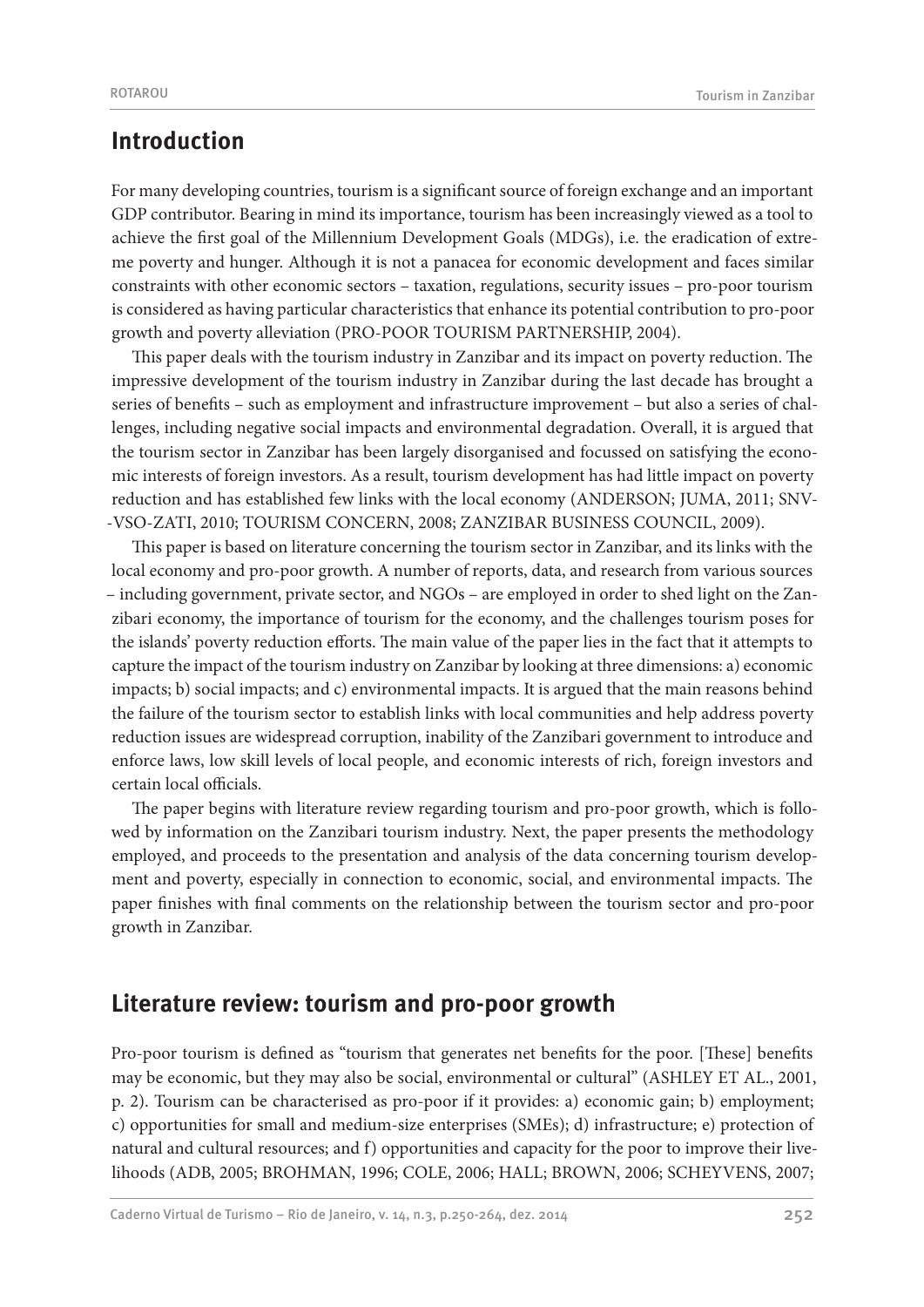HARRISON, 2008). Pro-poor tourism focuses on the developing world with the main emphasis on poverty; poverty reduction in this context is the focus and not one of the elements of (mainly environmental) sustainability.

During the 1980s and 1990s, mass tourism was heavily criticised as an example of the ills of dependency and globalisation, since it served the interests of rich investors while the poor reaped very few benefits (ASHLEY; MITCHELL, 2005). More recent studies though suggest that tourism has a higher potential for reducing poverty in comparison to other economic sectors, since it is a more diverse industry where many groups can participate and gain benefits, including disadvantaged groups, such as the poor, women, and semi-skilled or unskilled people (CHOK et al., 2007; ROE; KHANYA, 2001). Furthermore, tourism is considered one of the few export / service sectors where developing countries have or can obtain a competitive advantage through their assets, such as scenery, wildlife, and culture, to which the poor have often access (PRO-POOR TOURISM PAR-TNERSHIP, 2004).

However, in order for tourism to play an important role in poverty reduction, especially in developing countries, it needs to become integrated in the local economy and serve as a development tool for other local economic activities, especially agriculture (ANDERSON; JUMA, 2011). This, nevertheless, is not an easy task: many developing countries already face serious obstacles to the development of their tourism industry. These obstacles include structural constraints (lack of infrastructure, unskilled human capital, leakages, and poor linkages with the local economy) as well as shock factors (economic and environmental factors, political instability, and other safety issues) (GEROSA, 2003).

Besides these obstacles, studies have indicated a number of factors that impede tourism from having a significant and positive impact on poverty reduction (TELFER, 2000; TORRES, 2002). These challenges can be grouped into three categories: a) *demand-related challenges*: these relate mostly to hotels' requirements for high-quality products, that small local providers – often lacking technical and managerial experience – are unable to meet; b) *supply-related challenges*: the supply of local products to hotels can be hindered by factors, such as scale of production, accessibility of local supplies, lack of information, price of local produce, terms of payment, marketing-related constraints, and mistrust; and c) *institutional and legal challenges*: these include aspects, such as weak market links, failure to promote local products, and inability of local suppliers to meet legal quality standards (ANDERSON; JUMA, 2011).

Despite the benefits that the tourism sector can offer, tourism is often associated with negative impacts, the seriousness of which depends on factors, such as characteristics of particular countries, national policies, and type of tourism. The negative effects can be economic (increase in prices, infrastructure costs, economic dependency, leakage, seasonality), socio-cultural (loss of authenticity, cultural exploitation, crime, child labour, social stress, sex tourism), and environmental (land degradation, air pollution and noise, deforestation, alteration of ecosystems, solid waste and littering, sewage, water pollution) (GEROSA, 2003).

In order to avoid these negative impacts and promote pro-poor tourism, actions need to be taken both at a micro and at a macro level, with various stakeholders – government, private sector, civil society, and the poor themselves – being involved in the decision-making process and actively participating in economic activities. Such strategies need to focus not only on economic benefits but also on non-economic benefits, such as capacity building, training, empowerment, and policy/process reform (ASHLEY et al., 2001). What should be noted is that the aim of these strategies is to unlock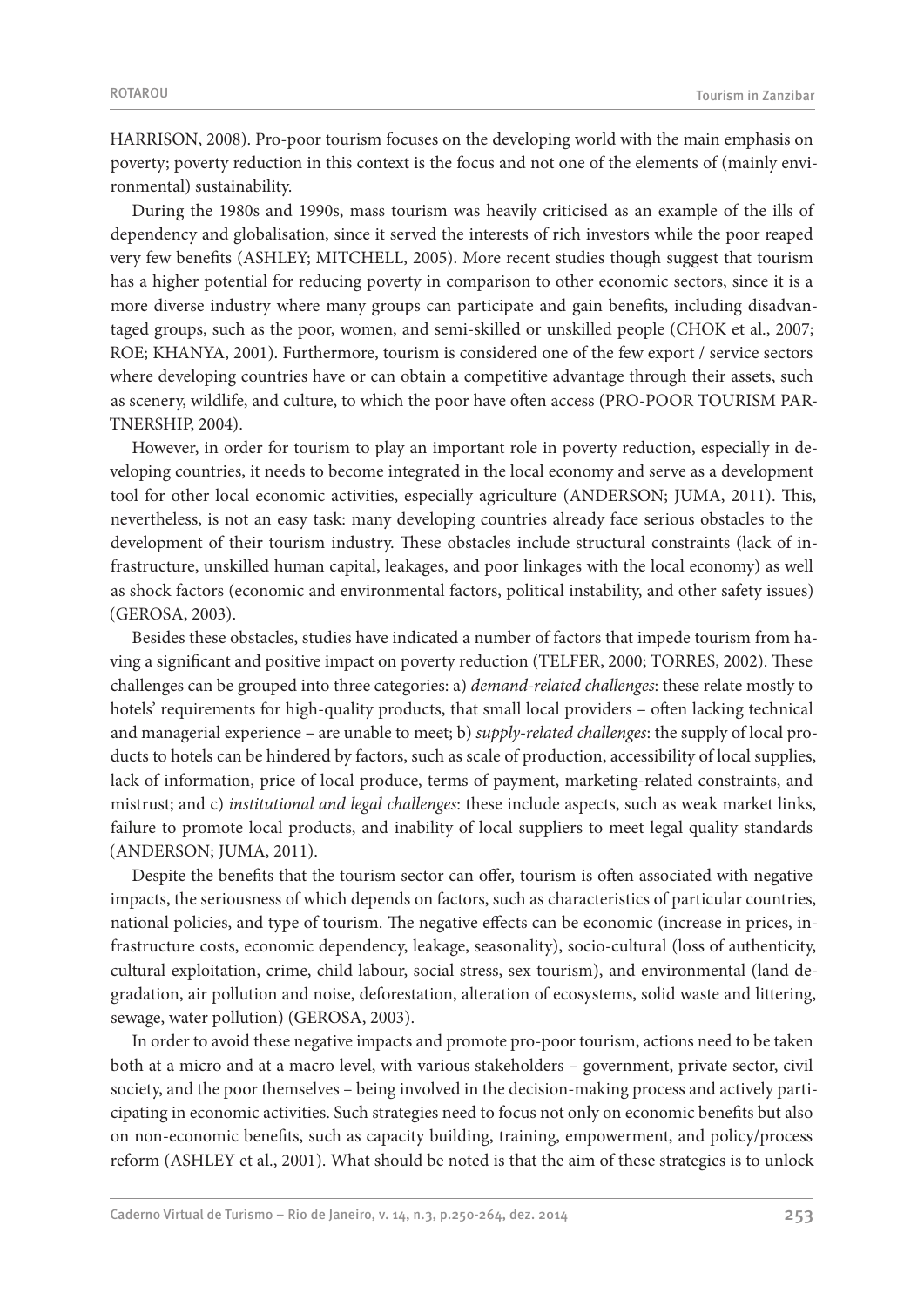the opportunities for the poor that the tourism sector has to offer, and not to expand the size of the tourism industry itself (ROE; KHANYA, 2001). While tourism as an industry will always be guided by business imperatives and not by poverty targets, it is important to bear in mind that tourism can be employed for the promotion of the welfare of the poor as well (PRO-POOR TOURISM PART-NERSHIP, 2004).

# **Tourism in Zanzibar**

In 2000, Zanzibar Town was declared a UNESCO World Heritage Site, due to its unique mixture of Arab, Persian, Indian, and European influence in its architecture and heritage. The products, activities and attractions that Zanzibar has to offer are very diverse, catering for various types of tourism: beach, nature / ecotourism, culture and tradition, history and archaeology, water sports, honeymoon, performing arts, conferences, culinary, and medical (ZANZIBAR COMISSION FOR TOURISM , 2004).

The modern tourism history started in Zanzibar in the 1990-1992 period when the first new hotel was built. By 2009, there were 194 hotel establishments, indicating the increase in the attractiveness of the islands as a tourist destination. Out of these establishments, 28 hotels are class A (quality niche, with a price of US\$ 150-400/night), 25 hotels are class B (middle market, with a price of US\$ 100/night), and 141 are class C (budget, with a price of US\$ 15-100/night) (ZATI, 2010). There are in total over 5,500 rooms providing over 11,000 beds, which can accommodate approximately 145,000 visitors (ZATI, 2014).

Figure 1 presents the number of tourist arrivals in Zanzibar. As it can be observed, in the last thirty years, Zanzibar has experienced a ten-fold increase in tourism: from around 20,000 tourists in 1985 to over 200,000 in 2014.



#### Figure 1. Tourist arrivals to Zanzibar (1985-2014)

Source: ZATI (2010; 2011; 2012; 2015).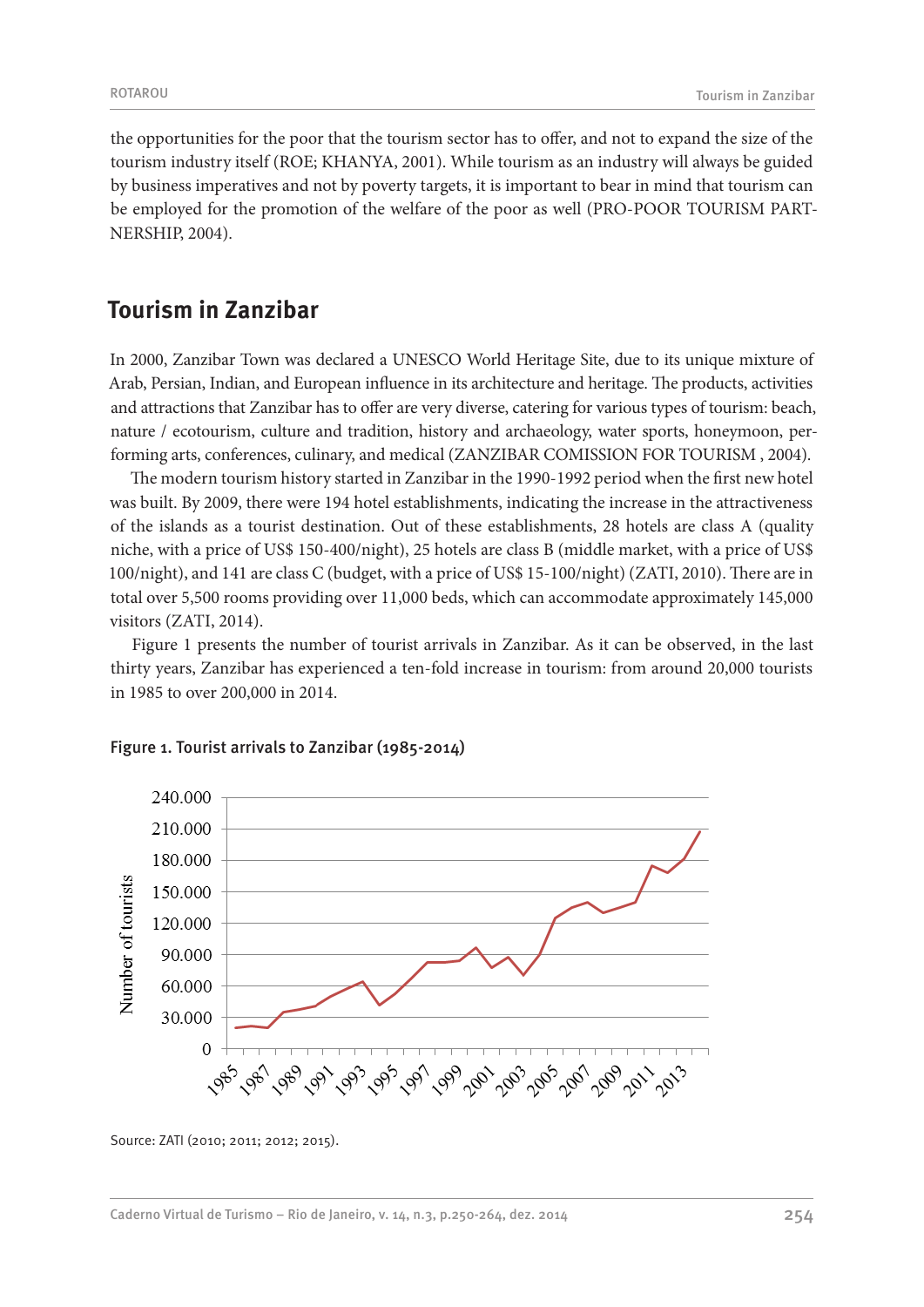However, Zanzibar tourism industry has also suffered a series of shocks. The dips in tourist numbers reflect the earlier effects of the violent 1995 and 2000 elections, which not only set back tourism but also harmed the economy. Post-2000 dips indicate the global insecurity provoked by the September 11, 2001 attacks, as well as the travel advisories issued against Zanzibar from November 2002 to February 2003 (TANZANIAINVEST, 2006). The global financial crisis also affected tourism in Zanzibar: in 2008 there was a minor decline of around 8% in tourist arrivals compared with 2007. After a small decline in tourist numbers in 2011, tourist arrivals have been since increasing.

Figure 2 presents the top 15 sources of tourism markets for Zanzibar. As it can be observed, Italian tourists represent more than a fifth of the total number of tourist arrivals, the main reasons being the existence of direct, chartered flights from Italy and the large number of hotels set up by Italian investors (NATIONAL BUREAU OF STATISTICS, 2014). Tourists from the United Kingdom have generally visited Zanzibar, primarily because of the countries' historical links. Overall, the vast majority of tourists are European (over 70%), followed by Africans – whose share of arrivals has increased on account of the introduction of direct flights to Zanzibar from Kenya and South Africa – and then by North Americans and Asians, each sharing about 5% of total arrivals (ZATI, 2010).



### Figure 2. Top 15 source markets to Zanzibar (2012)

Source: NATIONAL BUREAU OF STATISTICS (2014)

According to the 2010 tourist exit survey, 81% of tourists come to the islands for pleasure and holiday, 8.5% to visit family and friends, and 1.8% on business. With regards to spending, the average expenditure for tourists on package holidays is about US\$ 230/night and for those that come under the non-package arrangement is about US\$ 195/night (ZATI, 2010; 2011; 2012).

Overall, tourism in Zanzibar represents 27% of GDP, 80% of foreign direct investment, and 70% of foreign currency earnings (ZATI, 2014). The impressive development of the tourism sector, especially in the last decade, has led to a vast increase in tourist earnings: from US\$ 71,284,780 in 2004 to US\$ 175,400,000 in 2012 (National Bureau of Statistics, 2014; ZATI, 2008).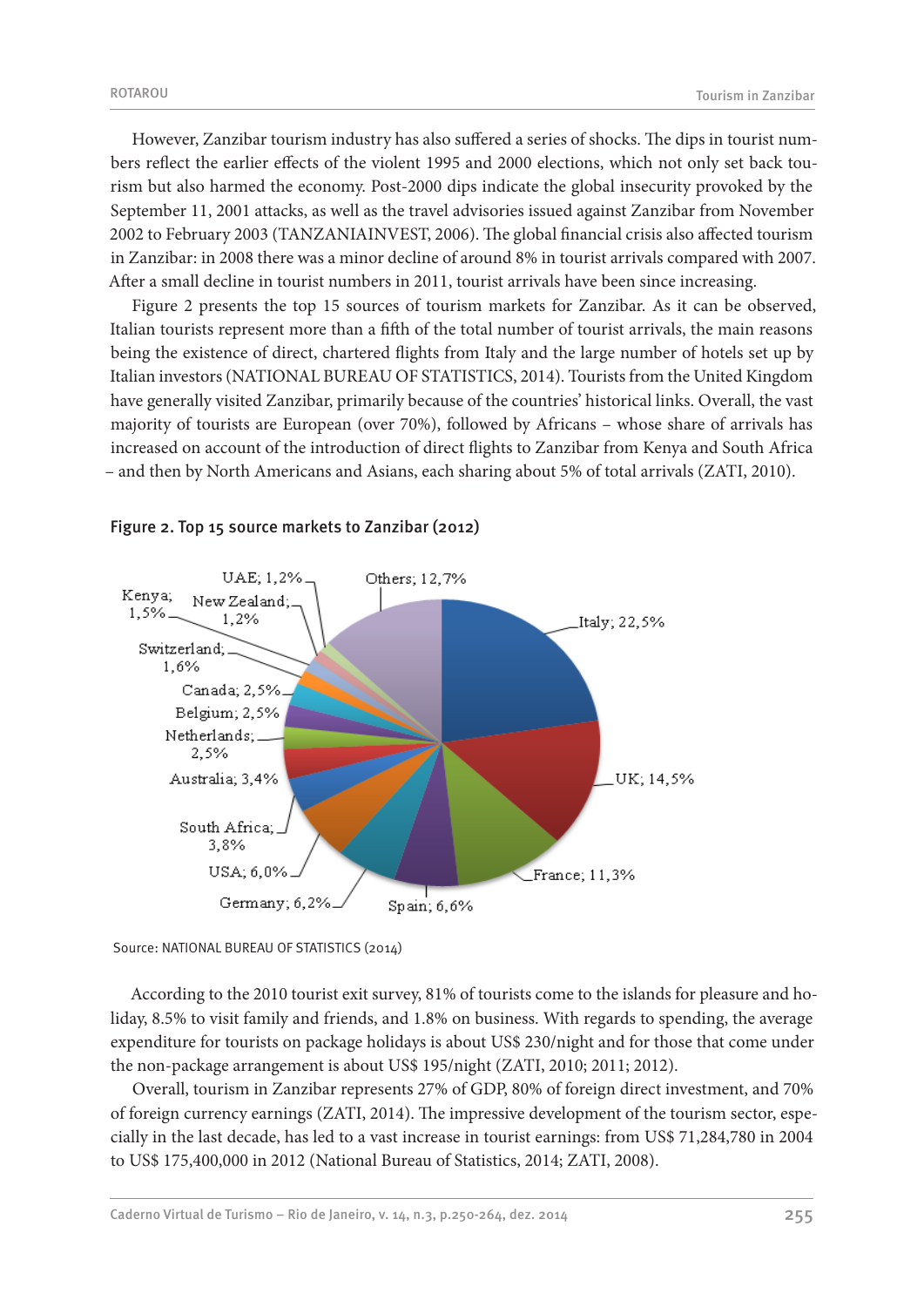# **Methodology**

The goal of this research is to evaluate the impact of the tourism industry on pro-poor growth in Zanzibar. The main issues that the research attempts to address are the following: Does the tourism industry have links with the local economy and community? Has the tourism sector reduced poverty and promoted economic development? What are the economic, social, and environmental impacts of tourism? What are the obstacles that hinder the relationship between pro-poor growth and the tourism industry?

The methodology employed in this paper in order to answer the above questions involves mainly analysis and assessment of the available literature on pro-poor tourism in Zanzibar. Information regarding the tourism sector and its relation to the local economy and poverty reduction is collected from the following sources: a) Zanzibari government and government-related organisations (for instance, Zanzibar Comission for Tourism, Zanzibar Association of Tourism Investors – ZATI, Zanzibar Investment Promotion Authority – ZIPA); b) non-governmental organisations (such as, ActionAid and Tourism Concern); c) research on the tourism sector and poverty reduction in Zanzibar (for instance, ANDERSON; JUMA, 2011; GOBENA; LUNDÉN, 2012; HIKMANY, 2012; HONEY, 2008); and d) personal interviews with local people working in the tourism industry in Zanzibar during a research trip in September 2010<sup>1</sup>.

The goal of employing these different sources is to reach a more thorough understanding of the relationship between tourism and pro-poor growth in Zanzibar. While the government has recognised the negative impacts of tourism development in Zanzibar, it nevertheless attempts to de-emphasise these impacts and so far, has largely failed to address the impediments to pro-poor tourism (ANDERSON; JUMA, 2011). The interviews with local people working in the tourism industry confirm existing research into pro-poor tourism in Zanzibar that asserts that the average Zanzibari feels excluded from the benefits that tourism brings and that gains are mostly reaped by rich, foreign investors and certain government officials (ACTIONAID, 2003; SITTS, 2009; TOURISM CONCERN, 2011).

# **Poverty and tourism in Zanzibar**

Zanzibar shares common traits with other coastal areas and islands that are characterised by poverty, underdevelopment, and environmental degradation. It has socioeconomic characteristics that belong to two extremes: on the one hand, few areas that display a certain degree of economic development due to urbanisation and industrialisation (i.e. in this case, the capitals of the two main islands), and on the other hand, heavily underdeveloped areas lacking in even basic infrastructure (DACONTO, 1997; MARALE, 2013).

Thirteen per cent (13%) of the Zanzibari population – estimated at 1,211,000 people in 2010 – lives below the food poverty line and 49% consumes less than the level of basic needs. Infant mortality is 54 out of 1000 births and under-5 mortality rate is 73 out of 1,000 births (TANZANIA

Caderno Virtual de Turismo – Rio de Janeiro, v. 14, n.3, p.250-264, dez. 2014 256

<sup>1</sup> The main goal of the research trip undertaken in September 2010 was to analyse the economic development and poverty in Tanzania. In order to gain more in-depth knowledge of the economic, social and political circumstances, a 5-day research trip to Zanzibar was also included. During this time, interviews with local people employed in the tourism sector were undertaken.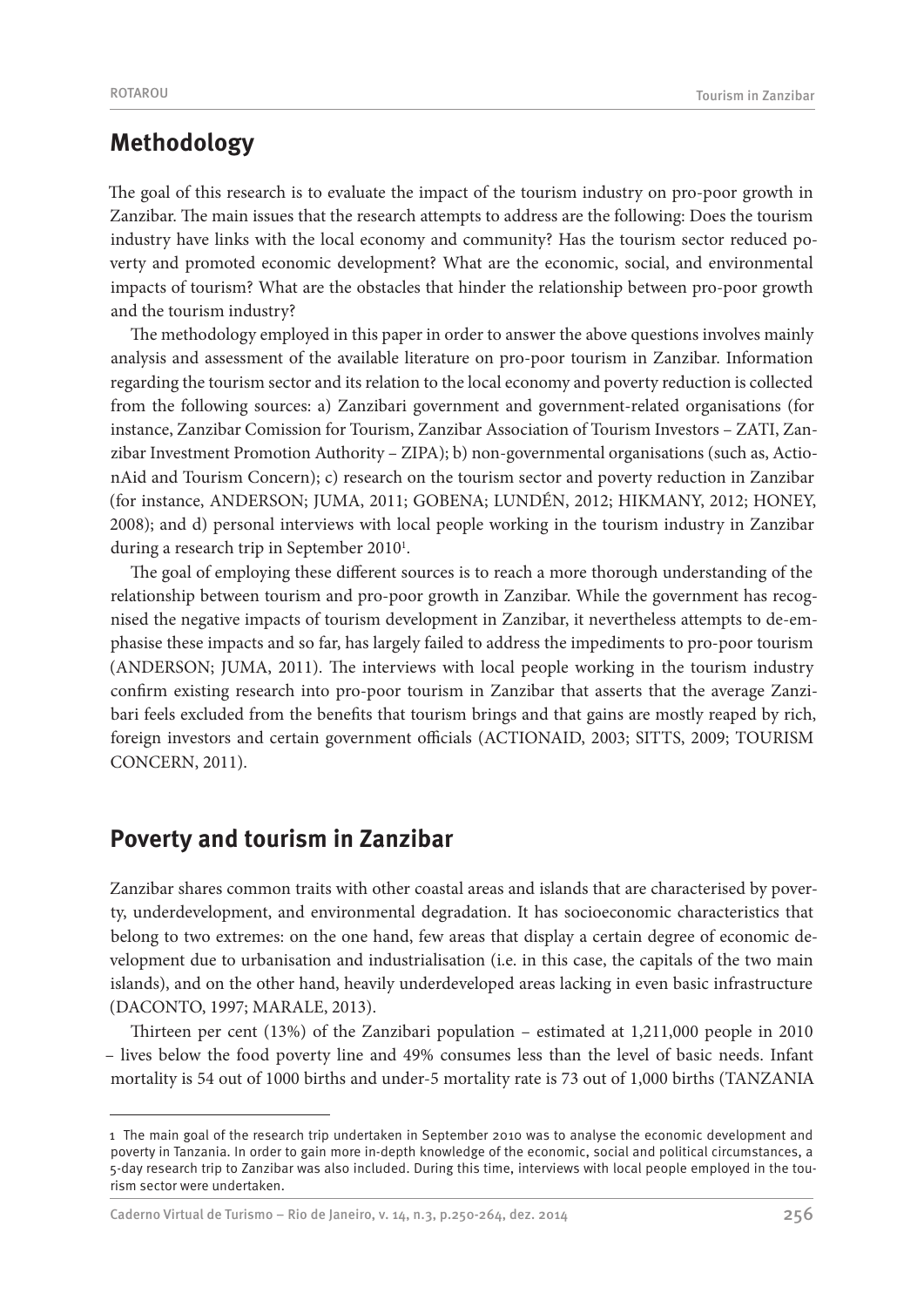NATIONAL BUREAU OF STATISTICS; ICF MACRO, 2011). According to the latest International Labour Office's report (2010), general living conditions – type of house construction, access to clean drinking water, sanitation, and electricity – are quite good, especially for urban dwellers (ILFS, 2006; INTERNATIONAL LABOUR OFFICE, 2010).

The *Zanzibar Strategy for Growth and Reduction of Poverty* (MKUZA, from its initials in Swahili) recognises that GDP growth on the islands has not been accompanied by poverty reduction and improvement in the standards of life of most people (REVOLUTIONARY GOVERNMENT OF ZANZIBAR, 2007). MKUZA II – the successor to MKUZA – further stresses that tourism has only very weak links with the local economy, and that it has few multiplier effects regarding employment and income creation (WORLD BANK, 2010). Besides MKUZA, the Zanzibari government in its tourism plans and strategies – such as the *2005 Strategy for Half a Million Tourists in Zanzibar of 2005-2014* and the *2009 New Zanzibar Tourist Act* – states its intention to promote sustainable development, develop infrastructure, and reduce poverty through the use of tourism as the main mechanism of economic growth (ZATI, 2011).

In order to achieve these goals, the government initially introduced projects aimed at protecting against the uncoordinated tourism development and getting the local communities involved in the decision-making process (Honey, 2008). However, these plans were soon abandoned as the country plunged into political unrest and violence after the 1995 national elections. Since then, the tourism industry has been plagued by accusations of widespread corruption of high-government officials and local leaders who often make lucrative deals with foreign investors, especially regarding land- -acquisition deals (SITTS, 2009; TOURISM CONCERN, 2008). The Zanzibar Investment Promotion Authority (ZIPA), for example, mostly approves projects related to four and five-stars hotels – with a minimum investment of US\$ 2.5 millions – which generally have little positive impact on the local economy and community (ZIPA, 2008).

The following sections describe in more details the economic, social, and environmental impacts of tourism development in Zanzibar.

## **Economic impacts of tourism**

According to the Zanzibari government, tourism has brought many benefits to the local economy, in terms of direct and indirect employment, foreign exchange income, and infrastructure development. The tourism industry has stimulated the growth of regional and international transport services by air and sea, and has provided training and transfer of technology, management and technical skills. It has also contributed to the development of small businesses linked to the tourism industry, such as tour operators and food suppliers (TANZANIAINVEST, 2006).

The World Bank (2010) estimates that nearly 10,000 Zanzibari people are employed directly in hotels, 400 in diving, 900 in restaurants, 35 as guides, 5,000 in construction, and around 50,000 indirectly through supply chains. Most Zanzibaris, however, are employed in low-paid jobs in the tourism sector<sup>2</sup>, with no benefits and few future prospects of advancement, while foreigners usually hold all managerial

<sup>2</sup> A local NGO estimated that in 2008 a basic living wage was 120,000 shillings (about US\$ 74) and a comfortable wage was 200,000-250,000 shillings (about US\$ 123-154). According to a report on Zanzibar hotels, wages are quite low: in 2008, housekeepers, waiters, and receptionists earned 80,000-100,000 shillings, heads of departments 150,000 shillings, chefs 200,000 shillings, and unskilled labour earned from 40,000 shillings (Tourism Concern, 2008). These very low wages were confirmed during the researcher's interviews with Zanzibaris employed in the tourism sector.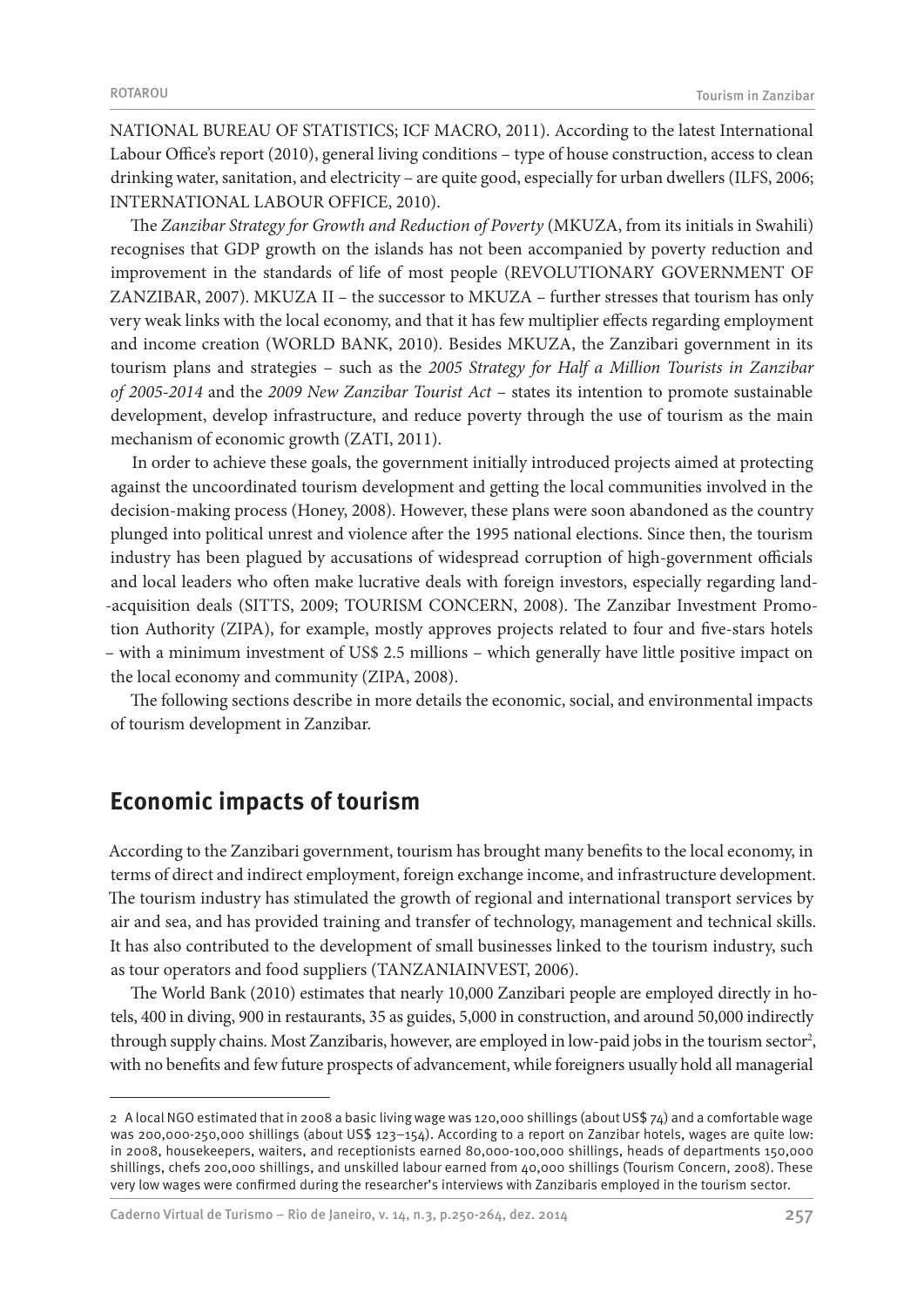posts. This occurs because the majority of large hotels – that are foreign-owned – prefer to bring their own managers from abroad (ZANZINET, 2012).

Another reason behind the general lack of Zanzibaris in managerial positions is the poor education system and lack of training opportunities. Many hotel managers have confirmed that there is a severe lack of educated labour because of low standards of education. Indeed, low school attendance and low levels of basic skills, such as English language and mathematics, is a concern for the 'trainability' of students from Zanzibar. As a result, managers find it more efficient to hire Tanzanians from the mainland or Kenyans who have attended good tourism training schools (TOURISM CON-CERN, 2008).

Furthermore, tourism development has not led to the employment of more Zanzibari women. On the contrary, women have even lost out to men in the competition for new employment opportunities. On the one hand, this is on account of the Zanzibar's traditional, Muslim society, where women's roles are defined by certain cultural and religious traditions, and mostly by what Zanzibari men perceive as jobs not suitable for women. Furthermore, in the past, women used to be involved in the fishing business as middlemen; however, now that fishermen sell directly to hotels, many women have lost both their jobs and income (ACTIONAID, 2003).

With regards to the establishment of tourism-related businesses, large hotels do not generally support local SMEs entering the tourism industry, since they prefer to import food and products instead of sourcing them locally, with the only exception being fresh fish (ZANZIBAR BUSINESS COUNCIL, 2009). This lack of linkages between tourism and local suppliers is on account of supply and demand barriers, as well as legal and constitutional factors. These factors include poor quality or inadequate quantity of local products, hotel characteristics (such as nationality of owners, size of hotels), concerns over food safety and health, lack of technical know-how of local producers, and lack of institutional support, and official promotion of local products (ANDERSON; JUMA, 2011).

There are, however, a few exceptions to these practices. For instance, at Kiwengwa-Pongwe tourism zone, the tourism sector employs 14% of the community members as tour guides, employees in the hotels, and restaurant owners; in this case, tourism contributes about 15.2% of the income to the local community (MAKAME; BOON, 2008). Also, the Chumbe Island Coral Park tries to encourage good employment ethics, by paying much higher salaries than the minimum wage in Zanzibar, employing 300% more staff per room than the international average for eco-lodges, and ensuring good working conditions (HIKMANY, 2012).

Finally, it is argued that the islands do not really benefit from earnings from tourists because most of them pay directly to foreign tourism agencies in their own countries (ZANZINET, 2012)<sup>3</sup>. Many Italian-owned hotels offer all-inclusive deals; tourists often eat and spend their time only at the hotels and do not support much the local economy through the purchase of products and services. This fact was confirmed by the researcher during a series of interviews with hotel employees and tourists. A recent investigation revealed that the total pro-poor benefit from tourism in several sectors (i.e. accommodation and hotel meals, restaurants, retails, tours and excursions, services and others) is US\$ 17.5 million per year; this translates into only 10.2% of the total tourism revenue (SNV–VSO–ZATI, 2010).

Caderno Virtual de Turismo – Rio de Janeiro, v. 14, n.3, p.250-264, dez. 2014 258

<sup>3</sup> Perez (1974, 1975), Turner (1976), and Hills and Lundgren (1977) discuss the unequal economic impact that tourism generates as well as the paradox that developing countries strive for expanding tourism as a means of obtaining foreign exchange while most of incomes generated by their tourism industries finally leave these economies. Briguglio and Briguglio (2002) point out that in small developing insular states, foreign travel agencies generally control such a large proportion of the tourist traffic that they have enough negotiating power to dictate main tourism policies in these states.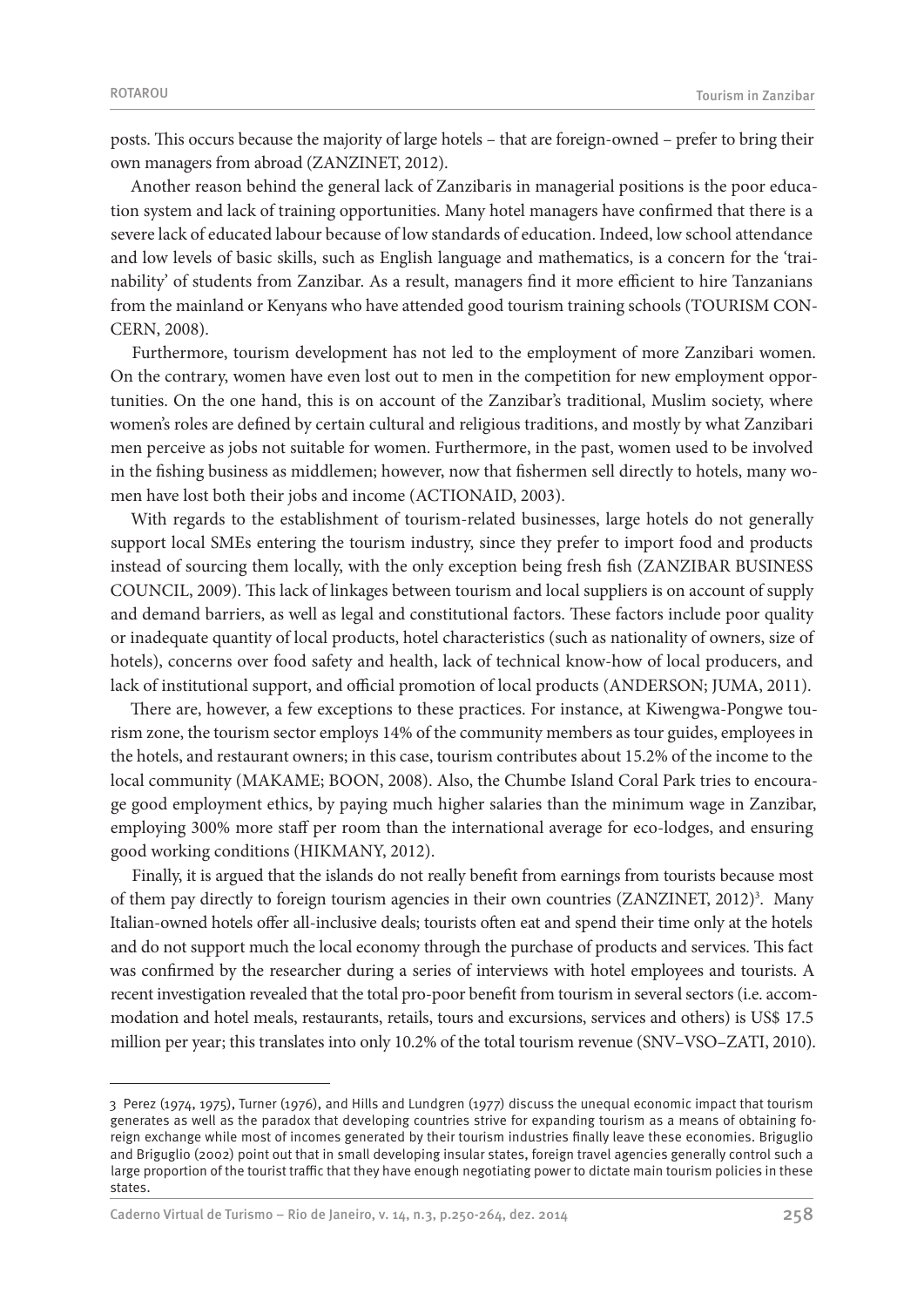# **Social impacts of tourism**

Tourism development has brought to Zanzibar not only foreign exchange income, but also new ideas and lifestyles, which have impacted negatively on the traditional local communities. Tourism has been accused of causing cultural erosion: with about 99% of the population being Muslim, it is argued that cultural and religious mores are at danger from tourists' new ideas, perceptions, and modes of behaviour (ZANZINET, 2012).

One of the most serious impacts of the rapid tourism development has been a large increase in drug and alcohol consumption. While drinking and drug consumption also occurred in the past, these conducts have been increasing and can be mostly observed with young men, especially in Nungwi and Stone Town (both on Unguja island), on account of the tourist demand. Crime has also risen, especially muggings and petty theft, but also violent crimes and robberies; these crimes have been directed at foreign-owned hotels or foreigners living in the capital (TOURISM CONCERN, 2008).

Another social impact directly linked to the large number of tourists is prostitution. In the past, prostitution was not a major issue. However, now prostitution aimed at tourists but also prostitution within local communities have greatly increased. This has been attributed to increased availability of sex workers who come mostly from mainland Tanzania. There are also young men from villages in Zanzibar that offer sexual services to tourists; they, however, do not see themselves as sex workers (TOURISM CONCERN, 2008).

Overall, the impressive growth of the tourism industry has given rise to discontent and conflict between communities, local people and tourists, and between communities and government officials. This general dissatisfaction stems from the fact that many Zanzibaris believe that tourism development has not brought much improvement in their living standards. On the contrary, corruption cases involving land deals, exploitation of natural resources, increased price of fish, raw materials, and land, and generation conflicts stemming from youth's exposure to outside cultures have all led to social tension and unrest (HIKMANY, 2012; SITTS, 2009; ZANZINET, 2012). This tension is further exacerbated by the fact that many rich hotel owners dictate their own terms to local communities; in some cases, villagers resort to cutting water pipes and other violent acts in order to express their frustration at the terms imposed on them (TOURISM CONCERN, 2011).

There are, however, some notable exceptions, particularly in cases where local communities receive substantial economic and social benefits from tourism. Such is, for example, the case of Kumbaurembo village, where the local government receives funds from the neighbouring hotels, which are used to develop infrastructure, like roads, schools, and sports facilities. Since many villagers are also hired by these hotels, the relationship between the parties is quite prosperous (MAKAME; BOON, 2008).

# **Environmental impacts of tourism**

Tourism development in Zanzibar has put a huge strain on existing infrastructure and available resources. Hotel construction and management is generally not environmentally friendly, with large hotel complexes often causing environmental damage and serious conflicts with the local communities. This is aggravated by the fact that high government officials have ownership stakes in the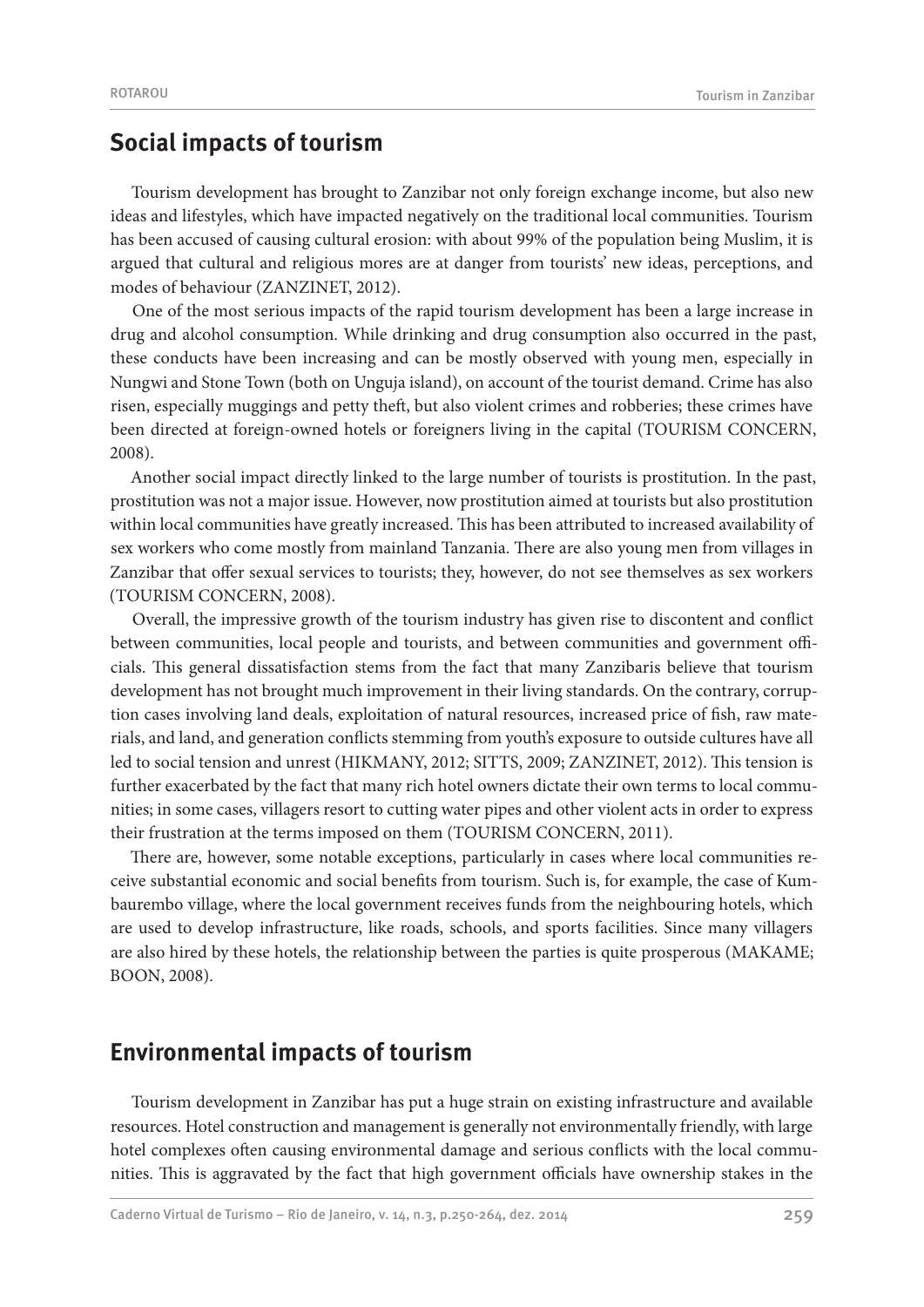islands' luxury hotels, and thus use their influence to suppress environmental and other measures that would impose costs on hotels (SITTS, 2009).

The main environmental impacts of tourism in Zanzibar are closely related and caused by a combination of lax environmental regulations, which are seldom enforced, and profitable business arrangements between wealthy foreign investors and local government officials. Most significant problems caused by the tourism industry include environmental damage from hotel construction and management, pollution and mismanagement of water resources, deforestation, poor waste management, and degradation of ecosystems.

The majority of investors violates construction laws and damages the environment by building structures very close or even on beaches. Almost 60% of the 194 hotels on the islands are actually built too close to the sea or directly on the shore. Despite statements by the Zanzibar House of Representatives that these hotels should be demolished, this event is highly unlikely, due to widespread corruption and deal-making between wealthy investors and government officials (YUSSUF, 2012). This phenomenon is further exacerbated by the Zanzibari government's poor record with regards to application of environmental regulations, monitoring, and fining.

Regarding water resources, most hotels on Zanzibar do not employ water conservation strategies or wastewater management, fact that leads to water overuse and conflict with local communities. Very few hotels have sewage treatment plants and most establishments rely on the use of soak ways or discharge sewage into the sea with only minimal treatment (TOURISM CONCERN, 2011). With regards to waste, 80% of the total waste in Zanzibar is produced by commercial establishments, such as shops, hotels and restaurants that employ various non-environmental friendly practices to dispose of waste (GOBENA; LUNDÉN, 2012). Improper waste management increases the risk of diarrheal and other infectious disease outbreaks, as well as decimates coral population that can lead to a decrease in coral fish communities (SITTS, 2009). Although in 2006 the Zanzibari government issued a directive that required hotels to treat properly their own sewage, this rule has been widely ignored.

Finally, increased number of tourists has led to deforestation and degradation of ecosystems. The increasing need for construction materials and new building areas has intensified the competition between wealthy investors and local communities, resulting in resource depletion, degradation, and conflicts (HIKMANY, 2012). Coral reefs are often damaged by tourists engaging in scuba-diving and snorkelling activities, fact that can reduce even further the already-diminishing fish populations. Additional damage to ecosystems is done through the purchase of animal and plant products from areas where environmental degradation has been observed (HIKMANY, 2012).

# **Conclusions and final comments**

It can be argued that, overall, tourism development has not led to poverty alleviation in Zanzibar: luxury hotels are built next to villages of extreme poverty while the majority of the people still live with under US\$ 1 per day. While the government has introduced a number of poverty reduction initiatives with tourism at the centre, it appears that the tourism industry has brought few benefits to local communities. On the contrary, tourism in Zanzibar has created an "enclave economy" or "islands of development" that are dependent on foreign capital and non-local labour (ACTIONAID, 2003).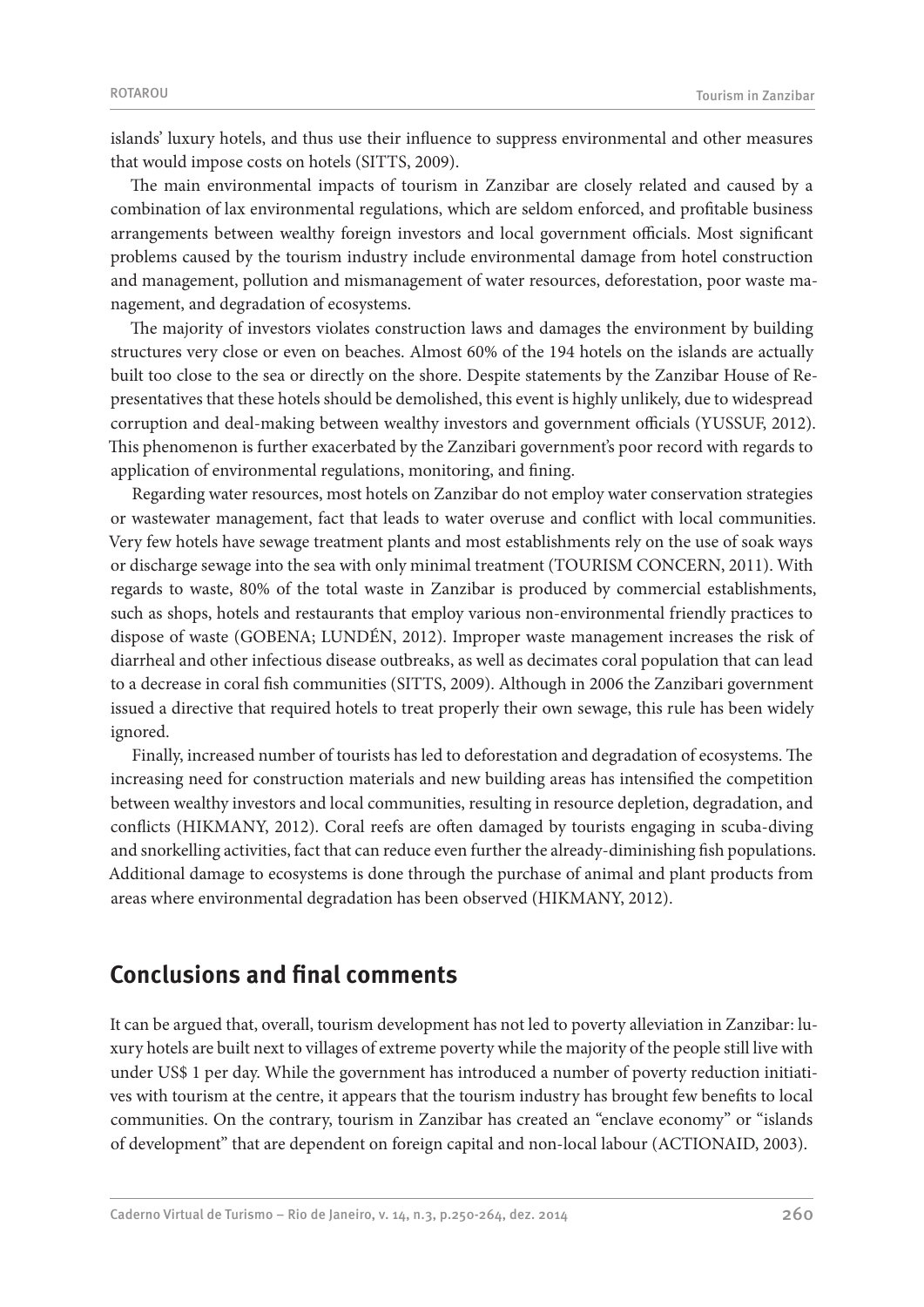Although tourism does offer employment opportunities for local communities, most jobs are low-paid. Furthermore, the economic benefits for local communities are not evenly distributed, and largely depend on the area. According to official figures, tourism contributes only 1.5% to per capita income (HONEY, 2008). Education and training opportunities have increased but they are still considered below average by many hotel managers who prefer to employ Tanzanians from the mainland or foreigners. The rapid growth of tourism has led to an increase in the price of goods and services, together with a series of social impacts, including conflicts between locals and hotel owners, cultural distortion, and increase in alcohol consumption and prostitution. Tourism development has also led to environmental degradation, due to increase in waste, improper sewage management, water contamination, and depletion of resources.

According to a recent study, the challenges for pro-poor tourism in Zanzibar are the following: a) the business environment does not favour SMEs; b) Zanzibaris have little access to employment in the tourism industry due to few training opportunities; c) most hotels are foreign-owned; d) local suppliers are unable to meet the requirements of tourism sector businesses; and e) the existence of many foreign-owned hotels leads to a high degree of leakage (SNV–VSO–ZATI, 2010). Moreover, widespread corruption among government officials has given rise to a culture of "protection" of wealthy hotel owners that take advantage of the lack of monitoring and law enforcement, in order to promote their interests and cut down on costs.

Overall, the tourism sector in Zanzibar faces many challenges that can seriously impede its further development, such as poor infrastructure, shortage of skilled staff, electricity and water shortages, serious accidents affecting tourists (for instance, the sinking of two Zanzibari ferries in 2011 and 2012), and the recent chaos experienced on the islands, due to violent protests by Islamists demanding Zanzibar independence from mainland Tanzania. Therefore, pro-poor tourism policies are urgently needed that will focus on increasing the education and skills of the poor, improve their accessibility to credit and information, and increase the foreign-owned hotels' support to the local economy, through local hiring, infrastructure development, and purchase of local products. Action is required at all levels of the tourism industry, including the government, private sector, and the poor themselves, so that Zanzibar continues to be an attractive tourist destination but also that the living standards of the Zanzibaris are improved.

# **Referências bibliográficas**

ACTIONAID. **Islands of development: What do poor women in Zanzibar get out of tourism liberalisation?**. London: ActionAid. 2003.

ADB. **Greater Mekong subregion: Tourism sector strategy**. Manila: Asian Development Bank. 2005.

ANDERSON, W.; JUMA, S. Linkages at tourism destinations: Challenges in Zanzibar. Ara (Caribbean) J**ournal of Tourism Research**. Barcelona, v. 3-1, n. 5, p. 27-41, August 2011.

ASHLEY, C.; MITCHELL, J. **Can tourism accelerate pro-poor growth in Africa?**. ODI Opinions 60, London: Overseas Development Institute. 2005.

ASHLEY, C.; ROE, D.; GOODWIN, H. **Pro-poor tourism strategies: Making tourism work for the poor: A review of experience**. Pro-Poor Tourism Report No. 1, Overseas Development Institute. Nottingham: The Russell Press. 2001.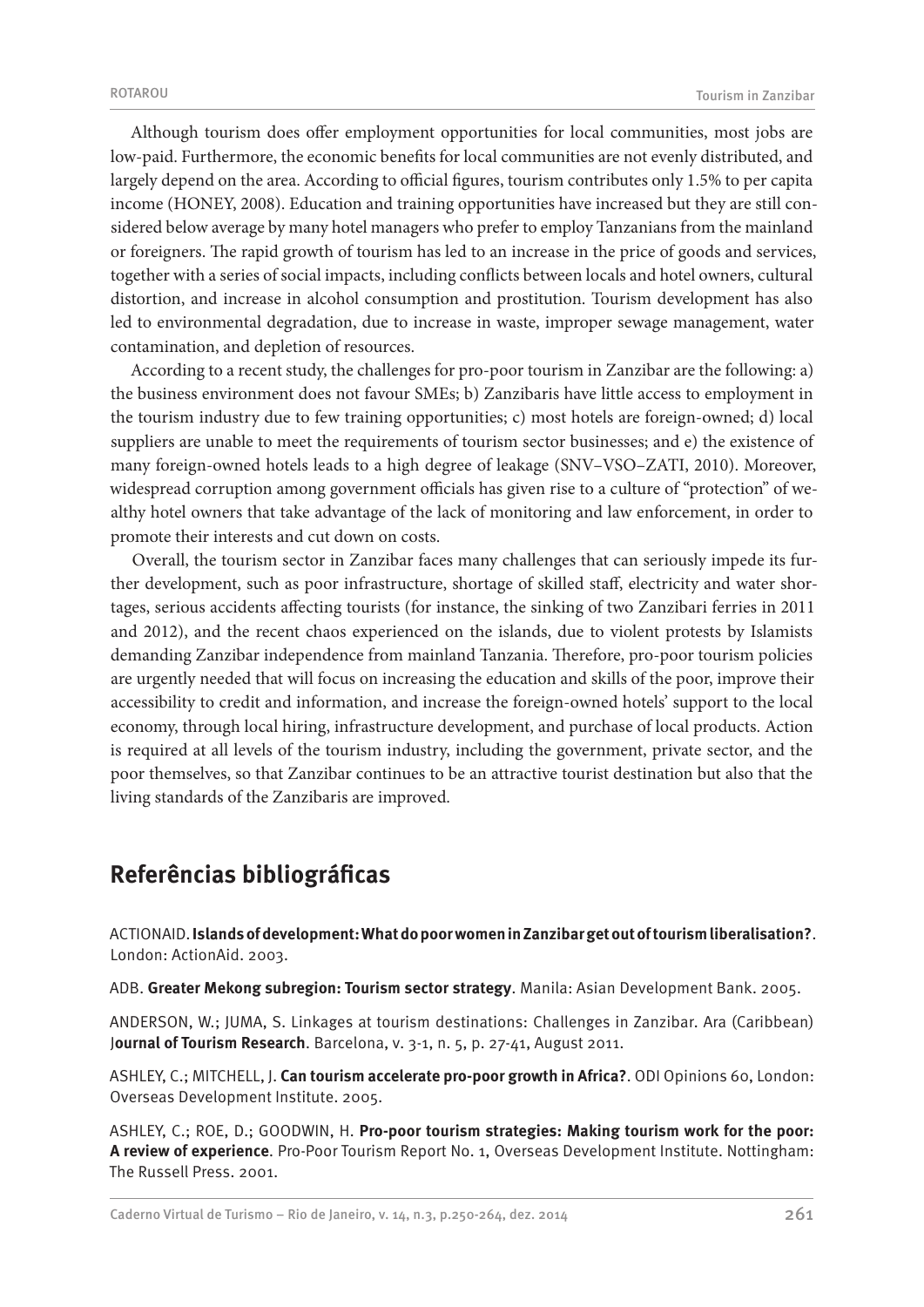BRIGUGLIO, L.; BRIGUGLIO, M. Sustainable tourism in small islands: The case of Malta. In di Castri, E. and Balaji, V. **Tourism, Biodiversity and Information**. Leiden: Backhyus Publishers, 2002. p. 169-184.

BROHMAN, J. New directions in tourism for third world development. **Annals of Tourism Research**. Surrey, v. 23, n. 1, p. 48-70, 1996.

CHOK, S.; MACBETH, J; WARREN, C. Tourism as a tool for poverty alleviation: A critical analysis of propoor tourism and implications for sustainability. **Current Issues in Tourism**. Christchurch, v. 10, n. 2/3, p. 144–165, 2007.

COLE, S. Information and empowerment: The keys to achieving sustainable tourism. **Journal of Sustainable Tourism**. Sheffield, v. 14, n. 6, p. 629-644, 2006.

GEROSA, V. **Tourism: A viable option for pro-poor growth in Africa?**. Expert Group Meeting Munyonyo Speke Resort, Kampala, Uganda, 23-24 June 2003.

GOBENA, E.; LUNDEN, H. **Recycling bin concepts for hotels on Zanzibar island - Efficient and sustainable recycling for one of Zanrec Plastics Ltd**. customer group. Stockholm: Zanrec Plastics Ltd. 2012.

HALL, D.; BROWN, F. **Tourism and welfare**. Wallingford: CABI. 2006.

HARRISON, D. Pro-poor tourism: A critique. **Third World Quarterly**. London, v. 29, n. 5, p. 851–868, 2008.

HIKMANY, A.N. **Land planning authorities and sustainable tourism in Zanzibar.** FIG Working Week 2012:Knowing to manage the territory, protect the environment, evaluate the cultural heritage, Rome, 6-10 May 2012.

HILLS, T.; LUNDGREN, T. The impact of tourism in the Caribbean. **Annals of Tourism Research**. Surrey, v. 4, p. 248-257, 1977.

HONEY, M. **Ecotourism and sustainable development: Who owns paradise?**. Washington D.C.: Island Press. 2008.

INTERNATIONAL LABOUR OFFICE. **Zanzibar: Social protection expenditure and performance review and social budget**. Geneva: International Labour Office. 2010.

MAKAME, M.K.; BOON, E.K. Sustainable tourism and benefit-sharing in Zanzibar: The case of Kiwengwa-Pongwe forest reserve. **Journal of Human Ecology**. New Delhi, v. 24, n. 2, p. 93-109, 2008.

MARALE, S.M. Strategies for coastal ecosystem management in India. **Environmental Development Sustainability**. Brussels, v. 15, p. 23–38, 2013.

MINISTRY OF NATURAL RESOURCES AND TOURISM. **Tanzania tourism sector survey: The 2010 international visitors' exit survey report**. Dar es Salaam: MINISTRY OF NATURAL RESOURCES AND TOURISM. 2012.

NATIONAL BUREAU OF STATISTICS. **The 2012 international visitors' exit survey report**. Dar es Salaam: National Bureau of Statistics. 2014

PEREZ, L. Aspects of underdevelopment in the West Indies. **Science and Society**. New York, v. 37, p. 473-480, 1974.

PEREZ, L. Tourism in the West Indies. **Journal of Communications**. New Jersey, v. 25, p. 136-143, 1975.

PRO-POOR TOURISM PARTNERSHIP. **Tourism and poverty reduction – Making the links.** Pro-poor tourism info-sheet No.3, London: PRO-POOR TOURISM PARTNERSHIP. 2004.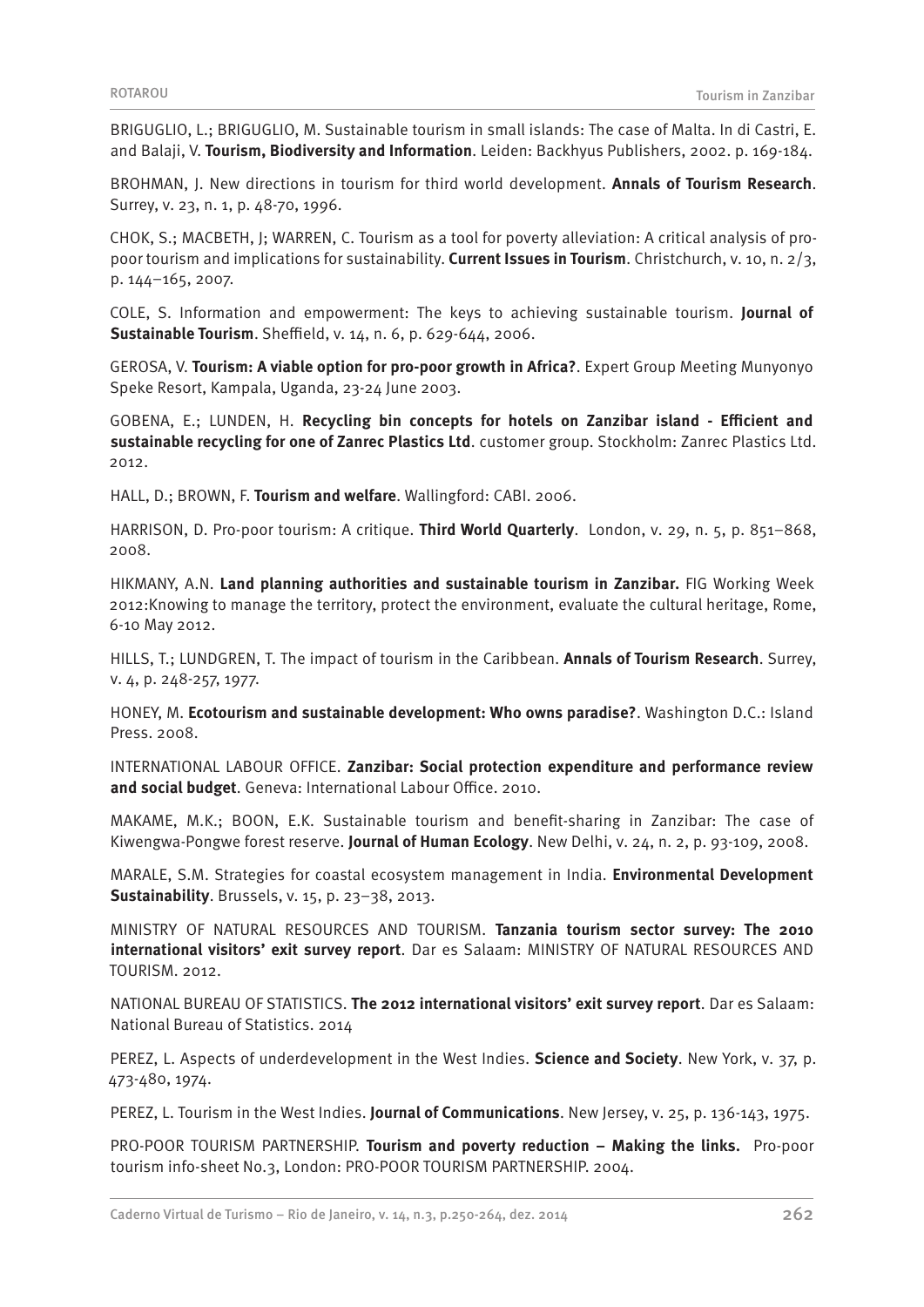REVOLUTIONARY REPUBLIC OF ZANZIBAR. **Zanzibar strategy for growth and reduction of poverty**. Zanzibar: Revolutionary Republic of Zanzibar. 2007.

ROE, D.; KHANYA, P. **Pro-poor tourism: Harnessing the world's largest industry for the world's poor**. World summit on sustainable development, International Institute for Environment and Development, London, May 2001.

SCHEYVENS, R. Exploring the tourism-poverty nexus. **Current Issues in Tourism**. Christchurch, v. 10, n. 2/3, p. 231-254, 2007.

SITTS, S. T**ourism and economic development in Tanzania**. Thesis for Master of Arts in Law and Diplomacy. Tufts University, Boston; USA, 2009.

SNV-VSO-ZATI. T**ourism: More value for Zanzibar – Value chain analysis**. Zanzibar: SNV-VSO-ZATI. 2010.

TANZANIAINVEST. ZANZIBAR COMISSION FOR TOURISM interview, 2006. Retrieved from: http://www. TANZANIAINVEST.com/tourism/interviews87-zanzibarcommission-for-tourism-interview. Accessed on January, 13th 2013.

TELFER, D. Tastes of Niagara: Building Strategic Alliances Between Tourism and Agriculture. **International Journal of Hospitality and Tourism Administration**. New Hampshire, v. 1, p. 71-88, 2000.

TORRES, R. Toward a better understanding of tourism and agriculture linkages in the Yucatan: Tourist food consumption and preferences. **Tourism Geographies**. Flagstaff, v. 4, p. 282-306, 2002.

TOURISM CONCERN. **Social impact assessment report for ETOG on Zanzibar project**. London: TOURISM CONCERN. 2008.

TOURISM CONCERN. **Water equity in tourism project: Zanzibar case study villages of Kiwengwa, Nungwi and Jambiani, Mwambao coastal community network**. London: TOURISM CONCERN. 2011.

TURNER, L. The international division of leisure: Tourism and the third world. **World Development. Amsterdam**, v. 4, n. 3, p. 253-260, 1976.

WORLD BANK. T**ourism product development interventions and best practices in sub-Saharan Africa: Part 1: Synthesis**. South Africa: World Bank. 2010.

YUSSUF, I. **Tanzania: Isles Seaside Hotels Face Demolition, 2012**. Retrieved from: http://allafrica. com/stories/201203210088.html. Accessed on March, 10th 2013.

ZANZIBAR BUSINESS COUNCIL. **How tourism as the leading sectors can support agricultural development**. Zanzibar: Zanzibar Business Council. 2009.

ZANZIBAR COMISSION FOR TOURISM . **Zanzibar tourism policy statement**. Zanzibar: ZANZIBAR COMISSION FOR TOURISM . 2004.

ZANZINET. ZANZINET forum, 2012. Retrieved from: http://www.ZANZINET.org/zanzibar/index.html. Accessed on March, 23rd 2013.

ZATI. **ZATI strategic plan 2008-2010**. Zanzibar: ZATI. 2008.

ZATI. **Zanzibar destination marketing strategy: Final report**. Zanzibar: ZATI. 2010.

ZATI. **Responsible tourism Tanzania seminar**. Arusha Coffee Lodge, June 2, 2011 ZATI.

ZATI. **ZATI chairman address for 2012**. Retrieved from: http://www.zati.org/news. html. Accessed on January, 22nd 2013.